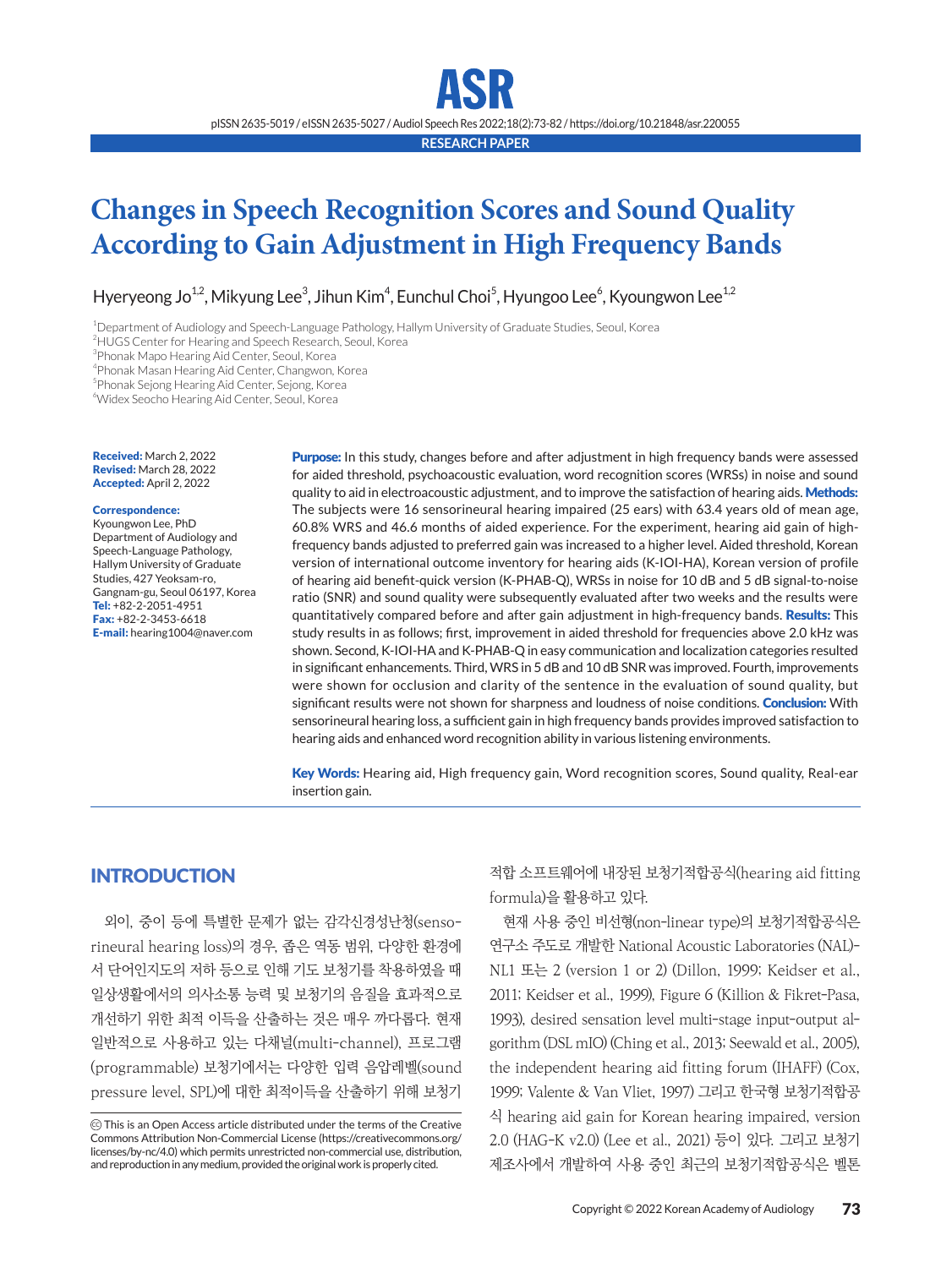## **ASR** Effect of Gain Adjustment in High Frequency Bands

(Beltone)의 Beltone adaptive fitting algorithm (BAFA), 오 티콘(Oticon)의 voice activity compression (VAC+), 포낙 (Phonak)의 adaptive phonak digital 2.0 (APD2.0), 시그니 아(Signia)의 X-FIT, 스타키(Starkey)의 e-stat, 와이덱스(Widex)의 Widex fitting rationale (WFR) 등이 있다. 연구소 및 제조사 주도로 개발한 보청기적합공식은 대부분 각각의 주파수 에서 청력역치레벨(hearing threshold level, HTL)에 따른 이 득을 산출하며, 난청인의 좁은 역동 범위(dynamic range) 또는 음량증가(loudness growth)를 개선하고, 보통 크기의 대화음 을 자연스럽고 편안하게 들을 수 있으며, 말소리의 청취 능력을 극대화하는 것을 목적으로 한다(Park & Lee, 2001). 이를 위 해 비선형의 보청기적합공식에서는 어음의 SPL을 작은(50~55 dB), 보통(65~70 dB), 큰(80~85 dB) 소리로 구분하여 이득을 각각 산출한다. 그리고 보청기 착용 시 낮은 주파수 대역의 증폭 음이 고주파수 대역 음의 인지를 방해하는 상향차폐(upward spread of masking) 또는 높은 주파수 대역의 증폭음이 저주 파수 대역 음의 인지를 방해하는 하향차폐(downward spread of masking)를 방지하고, 음질을 개선하기 위해 주파수반응 곡 선의 조절을 위한 이득을 산출한다.

그러나 연구소에서 개발한 보청기적합공식에 의한 이득과 선 호이득(preferred gain) 또는 제조사의 보청기적합공식 간에 는 이득 및 주파수반응 곡선의 형태에 있어서 차이가 나타난다. 이를 살펴보면, Bang and Lee(2020)의 연구에서 한국 감각신 경선 난청인의 선호이득과 제조사의 보청기적합공식에서 산출 한 55 dB 및 65 dB SPL에 대한 이득은 저주파수 및 2.0 kHz 이 상의 고주파수 대역에서 연구소의 보청기적합공식에 비해 낮게 나타났다. Jo et al.(2021)의 연구에서는 개방적합(open-canal fitting)과 폐쇄적합(closed-canal fitting) 보청기의 선호이득 을 비교하였는데 2.0 kHz 이상에서 고주파수 대역으로 갈수록 HTL이 증가하였음에도 불구하고 개방적합과 폐쇄적합 보청기 의 선호이득은 모두 감소하는 형태로 나타나 연구소의 보청기적 합공식에서 산출한 이득과 차이를 나타냈다. 그리고 Sanders et al.(2015)의 연구에서도 입력 SPL 55 dB 및 65 dB에 대한 이득 은 3.0 kHz 이상의 주파수에서 연구소의 보청기적합공식에 비 해 제조사에서 산출한 이득이 낮게 나타났음을 보고하여 차이 를 나타냈다. 이에 Sanders et al.(2015)은 제조사 보청기적합공 식의 낮은 이득에 대해서 다양한 환경에서의 의사소통 능력 확 인 및 음질의 확인을 위해 실이측정(real-ear measurement) 등에 의한 검증이 필요하다고 하였다.

고주파수 대역의 이득에 따른 다양한 환경에서의 어음인지 및 선호도 관련 연구를 살펴보면, Plyler and Fleck(2006)는 고 주파수 대역의 증폭이 조용한 곳 및 잡음 하에서의 어음인지도 와 주관적인 선호도를 개선하였다고 보고하였다. Pascoe(1975) 는 고주파수 난청인에게 고주파수 정보를 제공함으로써 말소 리 인지도를 향상시킬 수 있으며, Skinner(1980)와 Sullivan et al.(1992)은 고주파수 정보를 추가하면 고주파수 대역에 위치하 는 자음의 변별력이 향상되기 때문에 어음의 인지 능력의 향상 을 기대할 수 있다고 하였다. 그리고 잡음 하에서 저주파수통과 여과기(low pass filter) 또는 고주파수통과여과기(high pass filter)를 사용하여 고주파수 대역의 정보를 차단하였을 때, 고 주파수 대역의 어음정보가 부족할수록 낮은 어음인지도가 나타 났다고 보고하였다(French & Steinberg, 1947; Lee & Kim, 2012; Studebaker et al., 1987; Studebaker & Sherbecoe, 1991; Studebaker et al., 1993; Wong et al., 2007). 그러나 Bang and Lee(2020)의 연구에서 낮게 나타난 고주파수 대역의 선호이득을 NAL-NL2와 같게 조절하였을 때, 단어인지도(word recognition score, WRS)의 차이는 나타나지 않았다고 보고하 였다. 하지만 이 연구는 고주파수 대역의 이득을 조절한 직후 단 어인지도를 측정하여 순응(acclimatization) 기간을 고려하지 않았다.

상기에서 언급한 선행 연구(Pascoe, 1975; Plyler & Fleck, 2006; Sullivan et al., 1992)의 결과를 살펴보았을 때 고주파수 대역의 이득이 조용한 곳 및 소음 하에서 어음인지도, 음질 및 선호도에 영향을 줄 수 있음을 확인할 수 있었다. 하지만 Sanders et al.(2015), Bang and Lee(2020)가 보고하였듯이 제조 사의 보청기적합공식에서 산출한 고주파수 대역의 이득 또는 한 국 난청인의 선호이득은 연구소에서 산출한 이득에 비해 낮게 나타나는 경향이 있다고 보고하였다. 이에 본 연구에서는 난청 인의 주관적인 반응을 토대로 조절한 선호이득에서 고주파수 대 역의 이득을 증가시켰을 때 소음 하에서의 어음인지도, 음질 및 심리음향적인 변화를 확인하고자 하였다. 고주파수 대역의 정보 가 부족할수록 낮은 어음인지도를 나타났다고 보고한 Lee and Kim(2012), Studebaker and Sherbecoe(1991), Studebaker



Figure 1. Mean and standard deviation of hearing threshold levels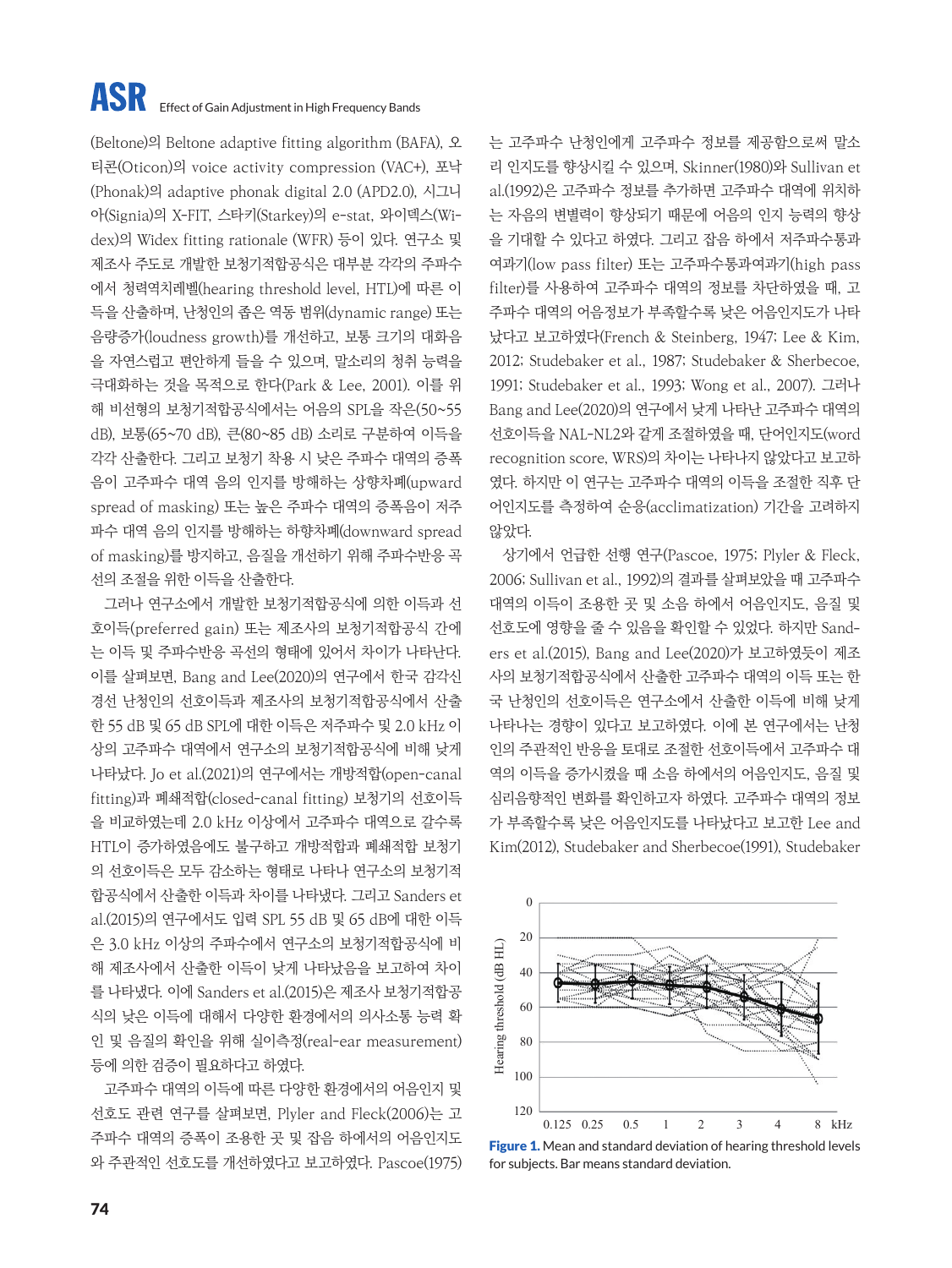# H Joet al. ASR

et al.(1993) 등의 연구를 근거로 본 연구에서는 보청기적합 현 장에서 난청인의 주관적인 반응을 통해 조절한 고주파수 대역의 이득을 높였을 때 음질 및 WRS가 개선될 것으로 가설을 세웠 다. 연구의 결과를 통하여 보청기의 주파수 대역별 이득의 조절, 그리고 보청기의 만족도를 개선하는 데 도움을 주고자 하였다.

## MATERIALS AND METHODS

#### **연구 대상**

본 연구의 대상자는 서울, 경기 및 경상남도에 소재한 5곳의 청 능재활센터(보청기센터)에서 모집하였다. 대상자의 평균 연령은 63.4세(범위, 29~90세; 표준편차, 16.1)로 육안 관찰 시 외이 및 중이에 이상 소견이 없으며, 기골도차(air-bone gap)가 15 dB 이내인 경도에서 중고도의 감각신경성 난청인 16명(남, 9명; 여, 7명; 25귀)이었다. 헤드폰 착용 시 쾌적강도레벨(comfortable level)에서 대상자의 WRS는 60.8% (범위, 24~96%; 표준편차, 19.3%), 보청기 평균 착용 기간은 46.6개월(범위, 1~395; 표준 편차, 105.6), Korean version of international outcome inventory for hearing aids (K-IOI-HA) (Chu et al., 2012) 점수 의 평균은 25.18 (범위, 20~29; 표준편차, 2.79)이었다. 대상자가 착용한 보청기는 외이도내수화기보청기(receiver in-the-canal)가 15귀, 고막보청기(completely in-the-canal)가 8귀, 외 이도보청기(in-the-canal)가 2귀였으며, 이 중에서 양이에 보청 기를 착용한 대상자는 9명이었다. 대상자의 주파수별 평균 HTL

|  | <b>Table 1.</b> Gender, ages of the subjects and side, type, number of channel, durations of use, vent size or dome type of HA in this study |
|--|----------------------------------------------------------------------------------------------------------------------------------------------|
|--|----------------------------------------------------------------------------------------------------------------------------------------------|

| Subject                    | Gender                   | Age (yr) | HA side                  | HA type       |               | No. of channel Duration of use (months) | Vent size or dome type  |
|----------------------------|--------------------------|----------|--------------------------|---------------|---------------|-----------------------------------------|-------------------------|
| S1                         | $\mathbf M$              | 78       | ${\bf R}$                | $\rm{RIC}$    | $\,8\,$       | $\overline{4}$                          | Closed                  |
| $\mathsf{S2}\,$            | $\mathbf M$              | 82       | $\mathbf L$              | CIC           | $12\,$        | $10\,$                                  | Closed                  |
| S <sub>3</sub>             | $\mathbf M$              | $70\,$   | $\mathbb R$              | $\rm{RIC}$    | $12\,$        | 12                                      | $\operatorname{Closed}$ |
| $\ensuremath{\mathrm{S4}}$ | $\mathbf M$              | $70\,$   | $\mathbf L$              | $\rm{RIC}$    | $12\,$        | 12                                      | Closed                  |
| $S5\,$                     | $\mathbf M$              | 71       | $\mathbf L$              | $\rm{RIC}$    | $16\,$        | $\overline{4}$                          | Closed                  |
| $S6$                       | $\mathbf M$              | $90\,$   | ${\bf R}$                | CIC           | $15\,$        | $\,4$                                   | $1\,\mathrm{mm}$        |
| $\sqrt{S}$                 | $\mathbf M$              | 33       | $\, {\bf R}$             | <b>ITC</b>    | $16\,$        | 395                                     | $1 \text{ mm}$          |
| ${\sf S8}$                 | $\mathbf M$              | 33       | $\mathbf L$              | $\rm{ITC}$    | $16\,$        | 395                                     | $1\,\mathrm{mm}$        |
| $S9$                       | $\mathbf M$              | 29       | ${\bf R}$                | CIC           | $16\,$        | $\sqrt{2}$                              | $1 \text{ mm}$          |
| <b>S10</b>                 | $\mathbf M$              | 29       | $\mathbf L$              | $\rm CIC$     | $16\,$        | $\sqrt{2}$                              | 1 <sub>mm</sub>         |
| S11                        | $\rm F$                  | 69       | $\mathbf L$              | CIC           | $16\,$        | 24                                      | $1 \text{ mm}$          |
| S12                        | $\mathbf M$              | 62       | ${\bf R}$                | $\rm{RIC}$    | $20\,$        | 16                                      | Closed                  |
| S13                        | $\rm F$                  | 74       | $\mathbb R$              | CIC           | $\,8\,$       | 72                                      | 1 <sub>mm</sub>         |
| $\sqrt{514}$               | $\rm F$                  | $74\,$   | $\mathbf L$              | $\rm{RIC}$    | $\,8\,$       | 72                                      | Closed                  |
| <b>S15</b>                 | $\mathbf F$              | 62       | ${\bf R}$                | CIC           | $16\,$        | 10                                      | 1 <sub>mm</sub>         |
| <b>S16</b>                 | $\rm F$                  | 62       | $\mathbf L$              | $\rm CIC$     | $16\,$        | $10\,$                                  | $1 \text{ mm}$          |
| $\sqrt{\mathrm{S17}}$      | $\rm F$                  | 62       | ${\bf R}$                | $\rm{RIC}$    | $\,8\,$       | $10\,$                                  | Closed                  |
| S18                        | $\rm F$                  | 62       | $\mathbf L$              | $\rm{RIC}$    | $\,8\,$       | $10\,$                                  | Closed                  |
| S19                        | $\mathbf M$              | 78       | $\mathbb R$              | $\rm{RIC}$    | $12\,$        | $\mathfrak{Z}$                          | Closed                  |
| <b>S20</b>                 | $\rm F$                  | $70\,$   | ${\bf R}$                | $\rm{RIC}$    | $12\,$        | $\,1$                                   | Closed                  |
| S <sub>21</sub>            | $\rm F$                  | 70       | L                        | $\rm{RIC}$    | 12            | $\mathbf{1}$                            | $\operatorname{Closed}$ |
| S22                        | $\rm F$                  | 66       | ${\bf R}$                | $\rm{RIC}$    | $12\,$        | 36                                      | Closed                  |
| S <sub>23</sub>            | $\rm F$                  | 66       | $\mathbf L$              | $\rm{RIC}$    | $12\,$        | 36                                      | $\operatorname{Closed}$ |
| <b>S24</b>                 | $\rm F$                  | $62\,$   | ${\bf R}$                | $\rm{RIC}$    | $12\,$        | 12                                      | Closed                  |
| S <sub>25</sub>            | $\mathbf F$              | 62       | L                        | $\rm{RIC}$    | $12\,$        | 12                                      | $\operatorname{Closed}$ |
| $\operatorname{Mean}$      |                          | 63.4     | $\overline{a}$           |               |               | $46.6\,$                                |                         |
| $\rm SD$                   | $\overline{\phantom{m}}$ | 16.09    | $\overline{\phantom{m}}$ | $\frac{1}{2}$ | $\frac{1}{2}$ | 106.59                                  | $\frac{1}{2}$           |

HA: hearing aid, M: male, R: right, RIC: receiver in-the-canal, L: left, CIC: completely in-the-canal, ITC: in-the-canal, F: female, SD: standard deviation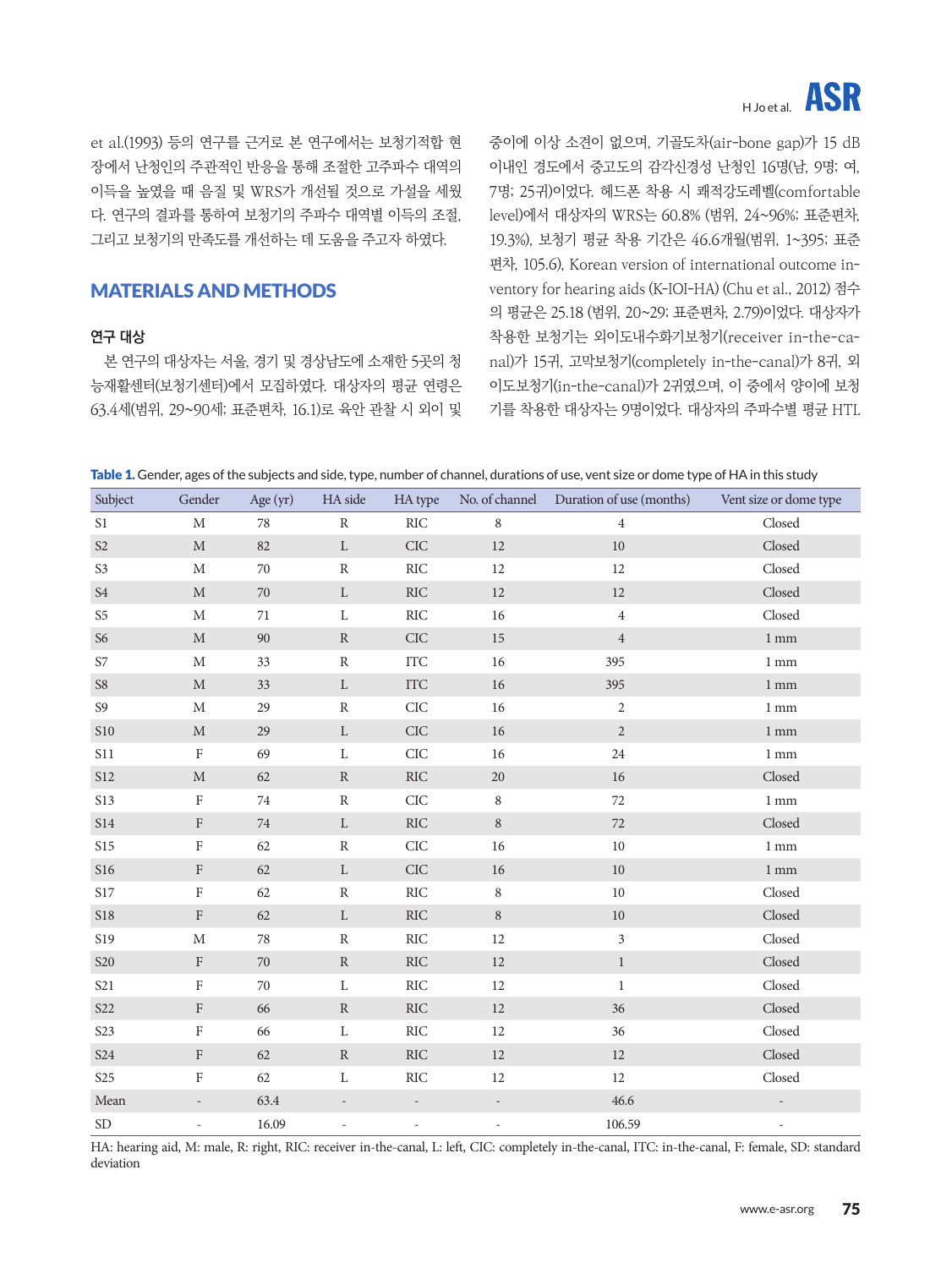과 표준편차는 Figure 1에, 성별, 나이, 보청기의 착용 귀, 형태, 채널 수, 환기구 또는 돔의 형태는 Table 1에 나타내었다.

### **연구 장비**

순음 기도 및 골도 HTL, 쾌적강도레벨에서의 WRS는 청력 검사기 AD629 (Interacoustics; Copenhagen, Denmark) 또는 Primus Pro (Auditdata, Copenhagen, Denmark) 와 TDH-39 (Telephonics, Farmingdale, NY, USA) 또는 RADIOEAR 3045 (RadioEar, Middelfart, Denmark) 헤드 폰을 사용하였다. 증폭역치(aided threshold), 소음 하 증폭 WRS (aided WRS)는 1분간 측정하였을 때 소음레벨이 40 dB LAeg 이하인 방음실에서 확인하였다. WRS는 한국산업표준 일 반용 단음절어(KS I ISO 8253-3, 2009)를 사용하였으며, 단음 절어 및 소음은 방음실 내에서 4 또는 8옴(Ohm)의 라우드스피 커(loudspeaker)를 통해 제시하였다. 실이삽입이득(real-ear insertion gain, REIG)을 구하기 위한 실이측정은 Affinity 2.0 (Interacoustics A/S, Assens, Denmark), Freefit (GN Otometrics, Copenhagen, Denmark)을 사용하였다. 보청 기 착용만족도는 각 항목의 점수가 1점에서 7점으로 7개의 항 목으로 구성한 K-IOI-HA, 보청기 착용 전후 심리음향적 변화 는 쉬운 의사소통(easy of communication, EC), 배경잡음 (background noise, BN), 잔향음(reverberation, RV), 크고 날카로움(aversiveness of sound, AV), 음원탐지(localization, LC)의 각각의 항목에서 2개 문항으로 총 10개 문항으로 구성

한 Korean version of profile of hearing aid benefit-quick version (K-PHAB-Q) (Kim & Lee, 2020)을 사용하였다. 음 질평가는 날카로움(sharpness), 울림(occlusion), 대화음의 선 명도(clarity), 잡음의 크기(loudness of noise)를 0점에서 10점 척도로 나타낸 음질평가지를 사용하였다(Figure 2). 그리고 보 청기의 REIG 조절을 위한 목표이득은 대화음 레벨과 스펙트럼 등 한국어의 특성과 한국인의 심리음향적 특성을 고려하여 개 발한 HAG-K v2.0 (Lee et al., 2021)을 사용하였다.

## **연구 절차**

#### 이득 조절 전 평가

대상자의 방문 시 이득 조절 전 평가절차는 첫째, 연구동의서 의 작성과 배경정보 및 설문평가를 실시하였다. 둘째, 육안으로 외이도 및 중이에 이상이 없음을 이경을 통해 확인한 후 헤드폰 을 착용하고 기도와 골도 HTL 및 쾌적강도레벨에서 WRS를 측 정하였다. 셋째, K-IOI-HA와 K-PHAB-Q의 설문을 직접 작성 하게 하였다. 넷째, 방음실에서 보청기를 착용한 상태로 FM음 (FM tone)을 제시하여 증폭역치 그리고 10 dB 및 5 dB 신호대 잡음비(signal-to-noise ratio, SNR)의 백색잡음(white noise) 하에서 증폭 WRS를 측정하였다. 증폭 WRS 측정 시 단음절어 의 SPL은 50 dB HL, 스피커와 피검자의 거리는 1.0 m 그리고 단음절어와 잡음은 모두 보청기를 착용한 쪽 귀에서 제시하였다. 마지막으로 음질을 평가한 후 실이측정을 통하여 0.125 kHz에



Figure 2. Rating scales for sharpness, occlusion, clarity of sentence and loudness of noise.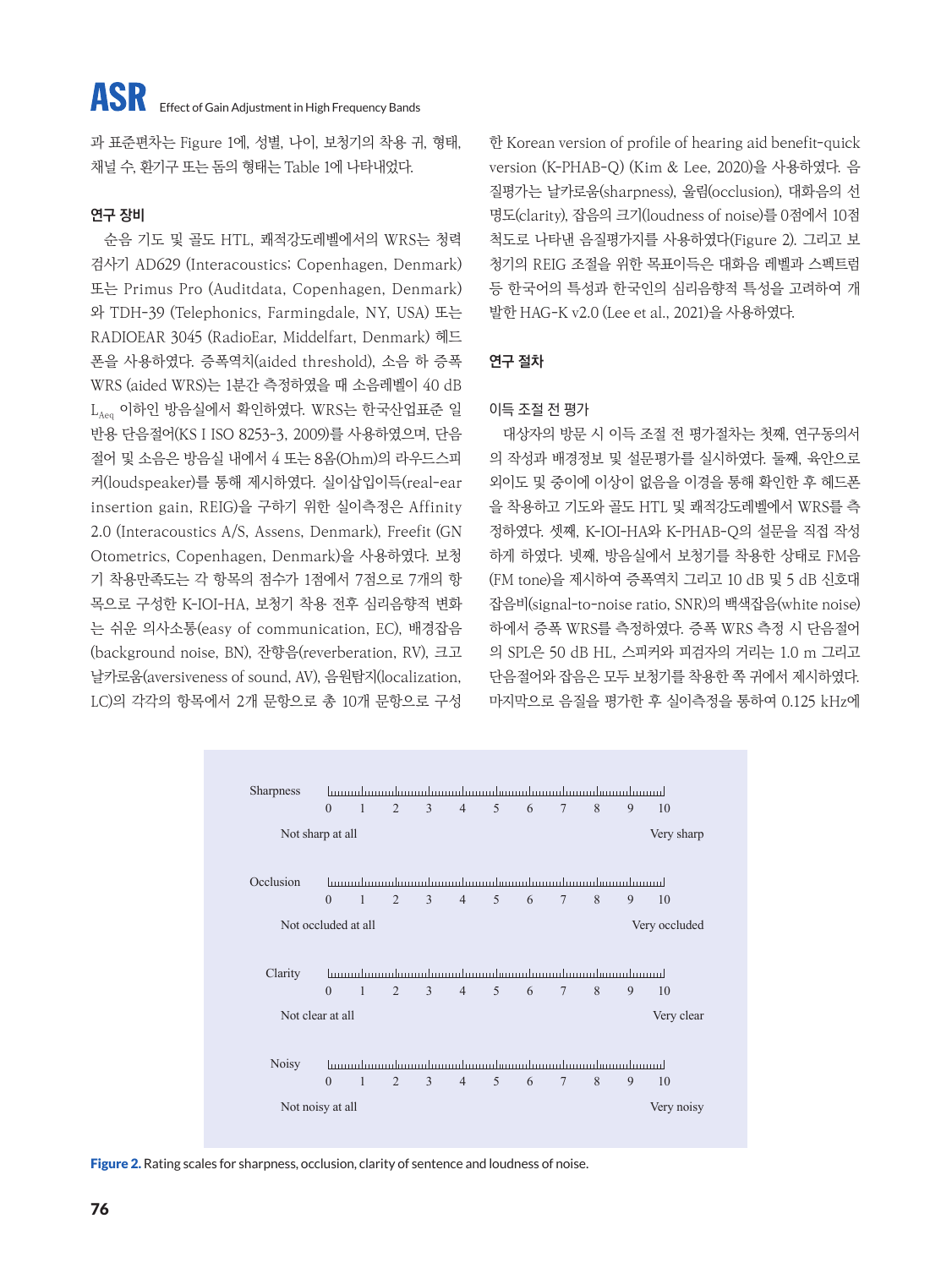서 8.0 kHz까지 1/2옥타브 주파수에서 55 dB, 65 dB, 80 dB SPL에 대한 REIG를 확인하였다.

#### REIG의 조절

보청기의 REIG 조절 방법은 첫째, 보청기를 보청기적합 소 프트웨어와 연결하였다. 둘째, 프로브마이크로폰(probe microphone)과 제어마이크로폰(control microphone)을 보정 (leveling)한 후 실이공명이득(real-ear unaided gain)을 측 정하였다. 셋째, 국제어음시험신호(international speech test signal)를 보청기에 제시하여 실이증폭이득(real-ear aided gain)을 측정하여 보청기의 조절 전 REIG를 확인하였다. 넷째, 1.0 kHz 이상의 REIG를 HAG-K v2.0에서 산출한 이득에 최 대한 일치하도록 조절한 후 대상자의 주관적 반응을 통하여 소 리의 크기가 조절 전과 같도록 전체 음량을 조절하였다. 이때 대 상자가 보청기의 음질 등에 있어서 특별하게 불만족감을 호소하 는 경우는 음질을 최소한으로 조절하였다. 그리고 실이측정 시 보청기의 잡음감소(noise reduction) 및 음향피드백제어시스템 (anti-feedback system)은 그대로 두었다. 마지막으로 0.125 kHz에서 8.0 kHz까지 1/2옥타브 주파수에서 55 dB, 65 dB,

80 dB SPL에 대한 REIG를 기록하였다.

#### 이득 조절 후 평가

고주파수 대역의 이득을 조절한 후 대상자의 일상생활에서 2주간의 적응 기간을 가진 후 재방문하게 하였다. 이득 조절 후 K-IOI-HA와 K-PHAB-Q의 설문 그리고 방음실에서 증폭역치 그리고 증폭 WRS 및 음질을 평가하였다. 단음절어와 백색잡음 의 제시 방법은 이득 조절 전 평가와 같은 방법으로 실시하였다.

#### **통계 분석**

고주파수 대역의 이득을 조절하였을 때 조절 전후에 따른 백 색잡음 10, 5 dB SNR에서 증폭 WRS의 차이는 반복측정 이 원분산분석(two-way analysis of variance with repeated measures), 옥타브 주파수에서 증폭역치의 변화는 paired t-test로 분석하였다. 그리고 보청기의 이득 조절 전후 K-IOI-HA, K-PHAB-Q, 음질의 차이는 비모수검정(Wilcoxon 부호 순위)으로 확인하였다. 통계 분석에 사용한 소프트웨어는 SPSS version 25 (IMB Corp., New York, NY, USA)였다.



Figure 3. Changes of real-ear insertion gain, and aided threshold pre and post gain adjustment. (A) Fifty-five dB sound pressure level (SPL) input, (B) 65 dB SPL input, (C) 80 dB SPL input, (D) aided threshold. Target means real-ear insertion gain from HAG-K v2.0 and bar means standard deviation. \*\**p* < 0.01. \*\*\**p* < 0.001.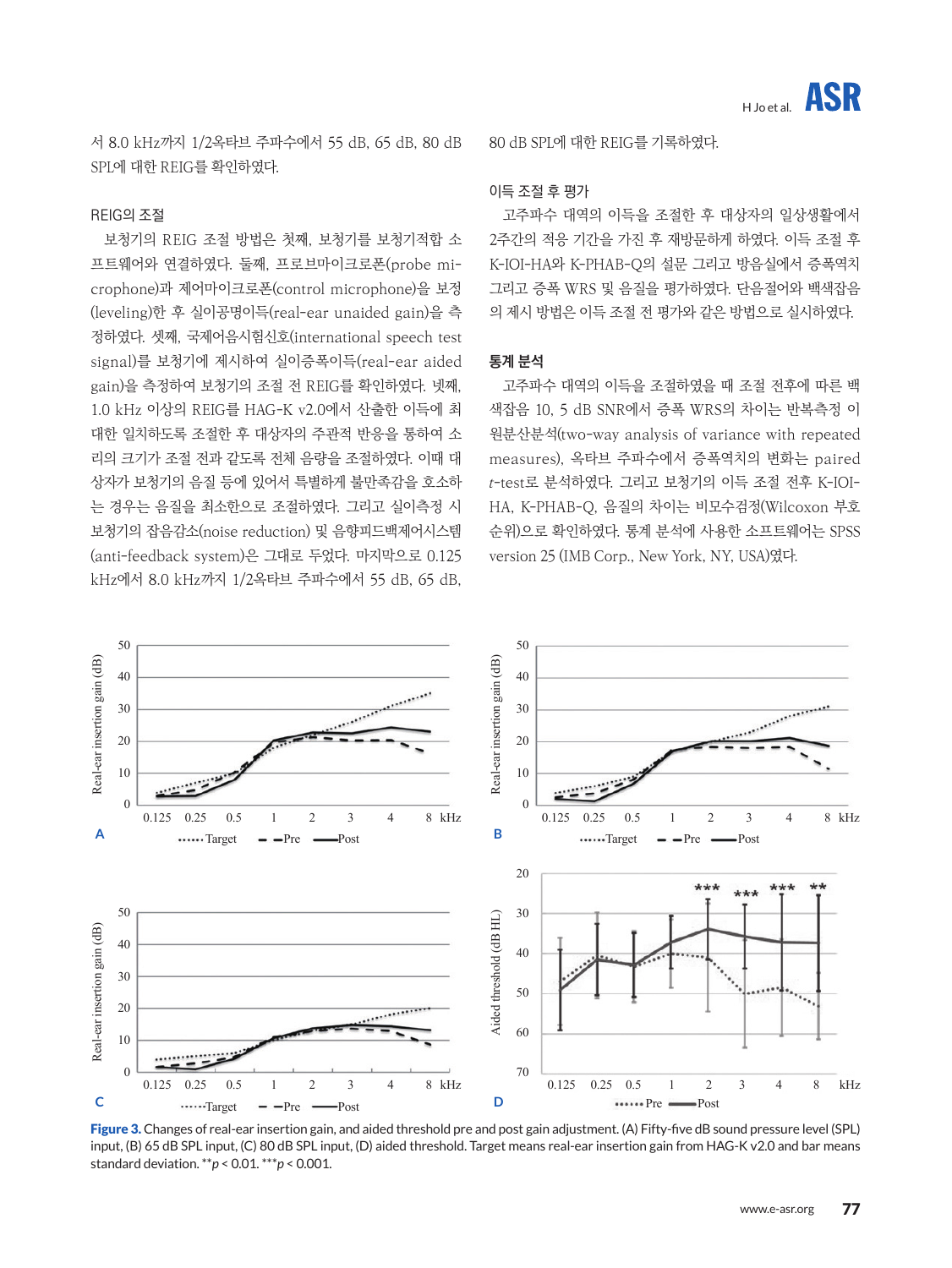## **RESULTS**

본 연구에서는 한국 감각신경성 난청인이 보청기를 착용한 후 대상자의 반응을 토대로 조절한 선호이득에서 고주파수 대역의 이득을 HAG-K v2.0으로 증가시켰을 때, 이득 조절 전후의 증 폭역치, 증폭 WRS, K-IOI-HA, K-PHAB-Q, 음질(날카로움, 울 림, 선명도, 잡음의 크기)의 변화를 살펴보면 다음과 같다.

#### **REIG와 증폭역치의 변화**

고주파수 대역의 이득 조절 전(선호이득)과 후, 한국형 보청기 적합공식 HAG-K v2.0에서 산출한 55 dB, 65 dB 및 80 dB 입 력 SPL에 대한 REIG 그리고 증폭역치는 Figure 3에 나타내었 다. Figure 3(A)와 Figure 3(B)에서 조절 후의 55 dB 및 65 dB SPL에 대한 REIG는 조절 전에 비해서 상승하였으며, 0.5 kHz 이하의 주파수에서는 조절 후의 REIG가 낮게 나타났지만 통계 적인 차이는 나타나지 않았다(<sup>p</sup> > 0.05). 그리고 3.0 kHz 이상 의 주파수에서는 조절 후의 REIG가 HAG-K v2.0에 비해 낮게 나타났다. 하지만 Figure 3(D)에서 고주파수 대역의 이득 조절 후의 증폭역치는 2.0 kHz (t[24] = 5.170, <sup>p</sup> < 0.001), 3.0 kHz  $(t[24] = 4.253, p < 0.001)$ ,  $4.0$  kHz  $(t[24] = 5.148, p < 0.001)$ 및 8.0 kHz (t[24] = 3.878, <sup>p</sup> < 0.01)에서 조절 전에 비해 개선 되는 것으로 나타났다. 하지만 1.0 kHz 이하의 주파수에서는 이 득 조절 전후의 증폭역치에는 의미 있는 변화가 나타나지 않았 다(<sup>p</sup> > 0.05).

#### **K-IOI-HA와 K-PHAB-Q의 변화**

Figure 4에 고주파수 이득 조절 전후의 K-IOI-HA와

K-PHAB 점수의 변화를 나타내었다. 이득 조절 후 K-IOI-HA 점수는 28.62점(표준편차, 3.12)으로 조절 전 25.18점(표준편 차, 2.79)에 비해 높게 나타났다(z = -3.28, <sup>p</sup> < 0.01). 이득 조 절 전과 후의 K-PHAB-Q에서 EC는 39.16% (표준편차, 28.91) 와 9.28점(표준편차, 18.07), BN은 55.47% (표준편차, 19.12) 와 50.60점(표준편차, 24.46), RV는 64.25% (표준편차, 16.39) 와 53.63% (표준편차, 30.07), AV는 55.75% (표준편차, 24.87) 와 51.00% (표준편차, 26.85), LC는 56.09% (표준편차, 9.43) 와 31.47점(표준편차, 15.35)으로 나타났다. 이 중에서 의미 있 는 차이가 나타나는 항목은 EC (z = -2.79, <sup>p</sup> < 0.01)와 LC (z = -3.26, <sup>p</sup> < 0.01)로 나타났다.

#### **소음 하 WRS의 변화**

Figure 5에서 고주파수 대역 이득의 조절 전과 후 백색잡음 하에서의 WRS는 10 dB SNR에서 29.80% (표준편차, 17.16) 와 45.54% (표준편차, 19.98), 5 dB SNR에서 24.60% (표준편 차, 19.98)와 33.68% (표준편차, 21.16)로 나타났다. 반복측정 이원분산분석을 실시하였을 때, 이득 조절(F[1, 24] = 19.42, <sup>p</sup> < 0.001)과 SNR (F[1, 24] = 23.94, <sup>p</sup> < 0.001)에 따른 차이가 나 타났다. 이득 조절과 SNR에 따른 유의미한 상호작용(F[1, 24] = 6.99, <sup>p</sup> < 0.05)이 나타났는데, 고주파수 대역의 이득 조절 후 그 리고 SNR이 높을수록 WRS가 높게 나타났다.

#### **음질의 변화**

Figure 6에 소리의 날카로움(sharpness), 울림(occluded), 선명도(clarity) 및 잡음의 크기(noisy)의 4개 항목에서 실시한 음질평가 결과를 나타내었다. 고주파수 대역 이득의 조절 전과



Figure 4. The scores of (A) Korean version of international outcome inventory for hearing aids (K-IOI-HA) and (B) Korean version of profile of hearing aid benefit-quick version (K-PHAB-Q) pre and post the high frequency gain adjustment. Bar manes standard deviation. \*\**p*  < 0.01. EC: easy of communication, BN: background noise, RV: reverberation, AV: aversiveness of sound, LC: localization.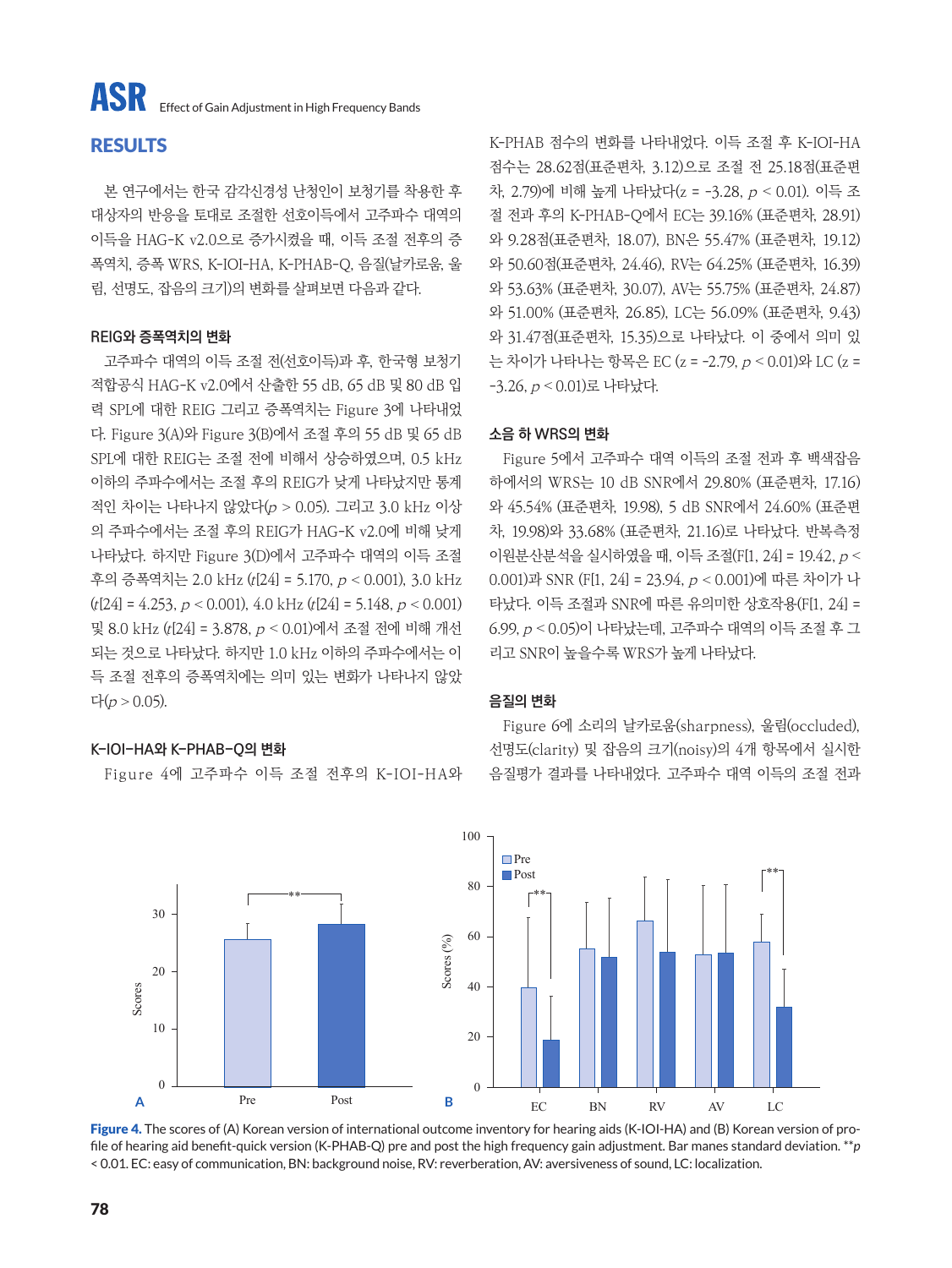후의 평균은 날카로움이 4.5 (표준편차, 2.83)와 4.4 (표준편차, 3.31), 울림은 4.9 (표준편차, 2.58)와 3.5 (표준편차, 2.73), 선명 도는 5.6 (표준편차, 2.13)과 8.1 (표준편차, 1.91), 잡음의 크기 는 5.2 (표준편차, 2.51)과 3.6 (표준편차, 2.78)으로 나타났다. 각각의 항목에서 Wilcoxon의 부호순위검정을 실시한 결과, 울 림(z =  $-2.06$ ,  $p < 0.05$ )과 선명도(z =  $-3.01$ ,  $p < 0.01$ )에서만 의 미 있는 차이가 나타났다.

## **DISCUSSIONS**

본 연구에서는 연구소 중심으로 개발한 보청기적합공식에서 산출한 고주파수의 이득에 비해 낮게 나타나는 감각신경성 난청 인의 선호이득에서 고주파수 대역의 이득을 한국형 보청기적합



Figure 5. Word recognition scores pre and post high frequency gain adjustment in the white noise of 10 dB and 5 dB signal-to noise ratio (SNR). Bar means standard deviation. \*\*\**p* < 0.001.



Figure 6. Results of K-PHAB-Q pre and post the high frequency gain adjustment. Bar means standard deviation. \**p* < 0.05. \*\**p* < 0.01. K-PHAB-Q: Korean version of profile of hearing aid benefit-quick version.

공식 HAG-K v2.0에서 산출한 이득에 근접하게 조절하였을 때 만족도와 심리음향, 소음 하 WRS 및 음질의 변화를 확인하고자 하였다.

우선 고주파수 대역 조절 후 55 dB, 65 dB, 80 dB SPL의 REIG는 2.0 kHz 이상의 주파수 대역에서 모두 상승하였으나 HAG-K v2.0 (Lee et al., 2021)의 목표이득에는 미치지 못하 였다. 증폭역치가 HAG-K v2.0에 비해 낮게 나타난 것은 현재 시중에 출시한 보청기 제조사의 보청기적합 소프트웨어의 경 우 음향피드백(acoustic feedback)을 방지하기 위해 고주파수 대역의 이득을 제한하고 있으며, 조절 후 보청기의 사용 기간이 2주로 음질에 대한 적응 기간이 충분하지 않아서 고주파수 대역 의 이득을 목표이득까지 올리는 데 어려움이 있었기 때문이다. Plyler and Fleck(2006)의 연구에서도 3.0 kHz 이상의 주파수 대역의 SPL이 목표이득에 못 미치는 경향이 나타나 본 연구와 비 슷한 경향을 나타냈다. 그리고 비증폭역치(unaided threshold) 와 증폭역치의 차이인 기능이득(functional gain)과 고막 부 근에서 측정한 삽입이득(insertion gain)은 이론적으로 같게 나타난다고 하였다(Dillon, 2012). 하지만 본 연구에서 증폭역 치는 2.0, 3.0, 4.0, 8.0 kHz에서 조절 전에 비해 개선된 것으 로 나타나 기능이득 또한 REIG에 비해 높게 나타났다. Cuda et al.(1922)은 기능이득과 삽입이득의 반복측정의 변동성을 확인 한 연구에서 기능이득과 삽입이득의 차이는 5 dB 미만이었으나 표준편차가 11 dB로 보고하여 둘 간의 차이가 나타날 수 있음을 보고하였다. Stelmachowicz and Lewis(1988)는 3명의 감각신 경성 난청인을 대상으로 기능이득과 삽입이득을 비교하였는데 많은 증폭이득의 개선으로 인해 기능이득이 더 높게 나타났음을 보고하였다. 그리고 Plyler and Fleck(2006)의 연구에서 고주 파수 대역의 조절에 따른 어음인지도 및 심리음향적 변화를 확 인하였는데 이 연구에서도 3.0 kHz 이상의 주파수 대역이 목표 이득에 미치지 못 하는 현상이 나타났다. 기능이득과 삽입이득 의 차이가 나타나는 이유는 이 외에 증폭역치와 실이측정 시 어 음, 순음 등 보청기에 제시하는 신호음, 환기구, 음향피드백 제어 시스템, 잡음제어 기능 등에 의해 발생할 수 있을 것으로 보인다.

고주파수 대역의 이득 조절 전후의 K-IOI-HA는 25.2에서 28.6으로 개선되었다. Plyler and Fleck(2006)은 고주파수 대 역(3, 4, 6 kHz)의 평균 HTL이 55 dB HL 이하 또는 이상인 감 각신경성 난청인을 대상으로 고주파수 대역의 실이증폭반응(real-ear aided response)을 증가 또는 감소시켰을 때 어음인지 도, abbreviated profile of hearing aid benefit (APHAB) 및 음질의 선호도를 확인하였다. 결과에서 두 그룹 모두 고주파수 대역의 이득을 제공하였을 때 주관적인 선호도가 증가하여 본 연구와 일치성을 나타냈다. 그리고 K-PHAB-Q에서는 EC와 LC 항목에서 의미 있는 개선이 나타났다. EC의 개선은 고주파수 난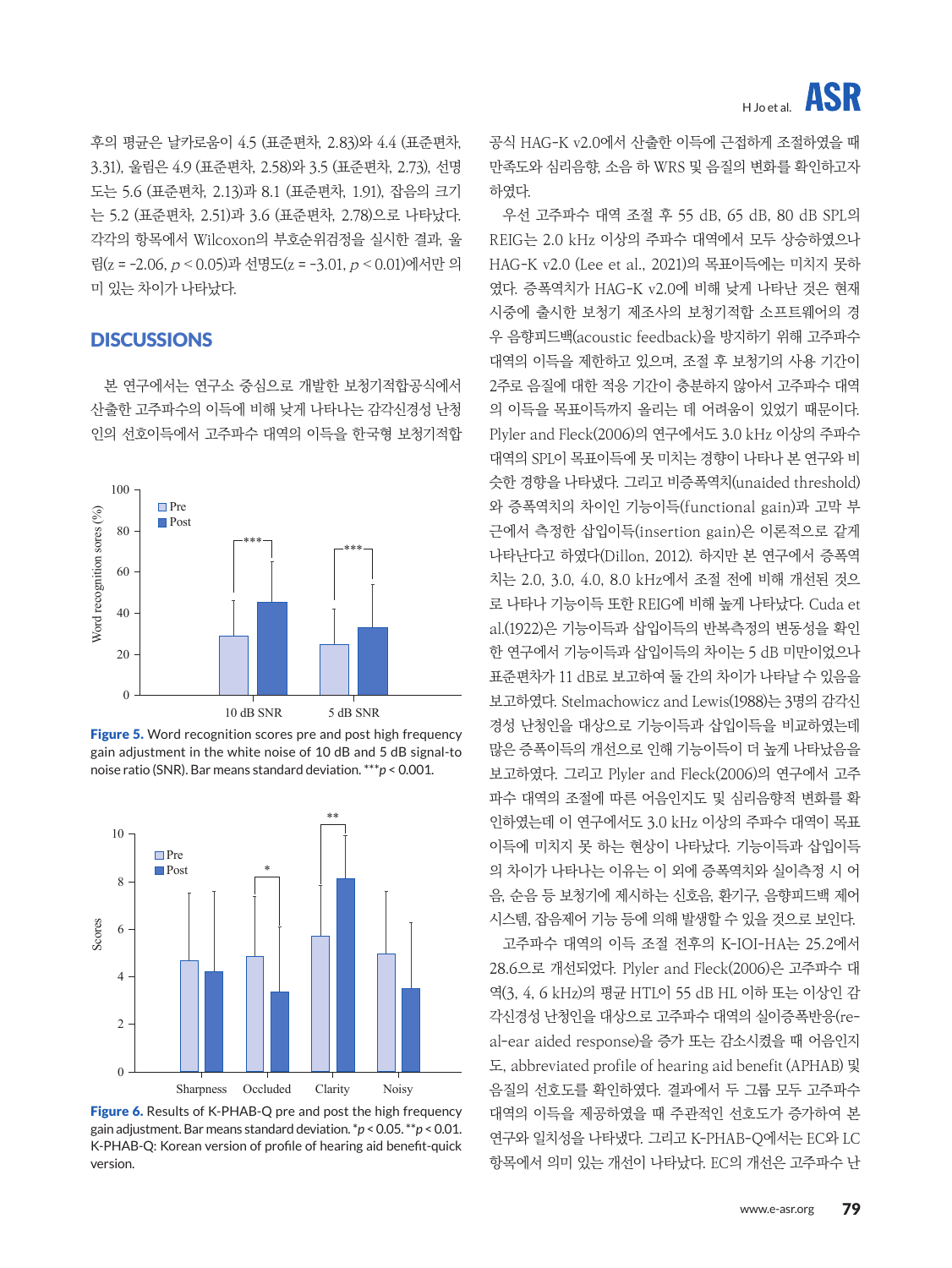## **ASR** Effect of Gain Adjustment in High Frequency Bands

청인에게 고주파수 정보를 제공함으로 말소리 인지도 및 WRS 가 향상되었다는 보고(French & Steinberg, 1947; Skinner, 1980; Sullivan et al., 1992)를 통해 그 이유를 찾을 수 있다. Dillon(2012)이 정리한 교재에서 수평방향성(horizontal localization)은 양 귀에 도달하는 음원의 이간시간차(interaural time difference)와 이간레벨차(interaural level difference) 에 의해 결정되는데 이간레벨차는 1.5 kHz 이상의 주파수가 중 요하다고 하였다. 그리고 Moore(2003)는 고주파수 대역의 이득 이 증가함으로 인해 방향성이 증가한다고 보고하였다. 본 연구에 서는 대상자 중 9명의 양이 보청기 착용자가 참여하였으며, 고주 파수 대역의 이득을 증가시킴으로 인해 LC가 개선된 원인으로 볼 수 있다.

고주파수 대역의 이득 조절 후 10 dB와 5 dB SNR의 소음 하 WRS는 15.7%와 9%가 개선되었다. Plyler and Fleck(2006)는 고주파수 대역(3, 4, 6 kHz)의 평균 HTL이 55 dB HL 이하 또는 이상인 감각신경성 난청인을 대상으로 고주파수 대역의 실이증 폭반응을 증가시켰을 때 조용한 곳 및 잡음 하에서 어음인지 능 력의 향상을 기대할 수 있으며, 고주파수 대역의 이득을 제공해 야 주관적 및 전반적인 선호도를 향상시킬 수 있다고 하였다. 또 한 Skinner(1980)는 고주파수 대역의 이득 증가로 인해 언어인 지 능력의 향상을 기대할 수 있다고 보고하여 본 연구와 일치성 을 나타냈다.

음질평가에서 고주파수 대역의 조절 후 소리의 날카로움과 잡 음의 크기에는 의미 있는 변화가 나타나지 않았다. Gatehouse and Killion(1993)은 새로운 소리에 대한 코르티(corti)의 변화 를 신경연결망(neural connection)의 재결선(rewiring)에 근 거한 순응(acclimatization)으로 설명하였는데, 이는 고주파수 대역의 이득을 증가시켰음에도 소리의 날카로움과 잡음의 크기 에는 의미 있는 변화가 나타나지 않은 근거로 볼 수 있다. 그리고 문장의 소리의 울림과 문장의 선명도에는 의미 있는 차이가 나 타났다. 본 연구에서 조절 후의 REIG는 고주파수 대역에서는 증 가하였지만 저주파수 대역에서는 소폭 감소하여 소리의 울림에 영향을 준 것(Dillon, 2012; Park & Lee, 2019)으로 생각한다. 그리고 본 연구의 결과에서 고주파수 대역의 REIG를 증가시킨 이후 소음 하 WRS가 개선되었는데 이는 문장의 선명도가 증가 한 이유로 생각해 볼 수 있다.

본 연구의 제한점을 살펴보면 첫째, Plyler and Fleck(2006) 은 고주파수 대역의 평균 HTL을 55 dB HL 이하 또는 그 이상으 로 구분하여 어음인지도 및 음질을 평가하였을 때 차이가 나타 났는데 본 연구에서는 대상자의 HTL을 고려하지 않았다. 둘째, Jo et al.(2021)의 연구에서 개방적합과 폐쇄적합 보청기의 선호 REIG는 차이가 나타났다고 보고하였는데 본 연구에서는 보청 기의 형태를 고려하지 않았다. 셋째, 보청기의 착용 기간은 소리

청취에 영향을 줄 수 있으며(Keidser et al., 2008), Gatehouse and Killion(1993)은 새로운 소리에 순응하기 위해서는 1달 전 후의 기간이 필요하다고 하였는데 본 연구에서 고주파수 대역의 이득 조절 후의 적응 기간이 2주로 비교적 짧았다. 넷째, 현재 사 용하고 있는 보청기적합 소프트웨어에서 이득 조절의 한계 및 대 상자의 주관적인 거부반응으로 인해 REIG를 HAG-K v2.0의 목표이득으로 조절하는 데 한계가 있었다.

본 연구의 결과는 고주파수 대역의 이득의 증가는 난청인의 보 청기 착용 만족도, 조용한 환경에서의 대화 능력, 잡음 하에서의 WRS, 소리의 울림 및 대화음의 선명도 등에 있어서 개선되는 것 으로 나타났다. Plyler and Fleck(2006)의 연구에서도 지적하 였듯이 감각신경성 난청이 발생하였을 때 고주파수 대역의 이득 을 효과적으로 제공하여야 주관적 만족도 및 다양한 환경에서의 어음인지 능력을 향상시킬 수 있을 것이다. 따라서 청능재활 현 장에서는 보청기의 전기음향 조절은 난청인의 주관적인 반응에 만 의존하기보다는 순응(acclimatization) 기간에 따른 전기음 향 및 심리음향적인 변화를 고려해야 할 것이다. 아울러 보청기 착용 시 다양한 환경에서 난청인의 의사소통 능력을 개선하기 위 해서는 대상자의 주관적인 반응을 포함하여 음장에서의 증폭역 치, 소음 하 WRS, 2-cc 커플러측정, 실이측정, 자가설문의 평가 내용 등을 종합적으로 판단하여 보청기의 이득을 조절하는 것이 효과적이다.

**중심 단어:** 보청기, 고주파수이득, 단어인지도, 음질, 실이삽 입이득.

#### Ethical Statement

This study was approved by the Institutional Review Board of Hallym University of Graduate Studies (IRB # HUGSAUD 674235).

#### Acknowledgments

N/A

#### Declaration of Conflicting Interests

There is no conflict of interests.

#### Funding

This research was completed while being supported by National Research Foundation of Korea (NRF-2018R1A2B6001986).

#### Author contributions

Conceptualization: Kyoungwon Lee, Hyeryeong Jo. Data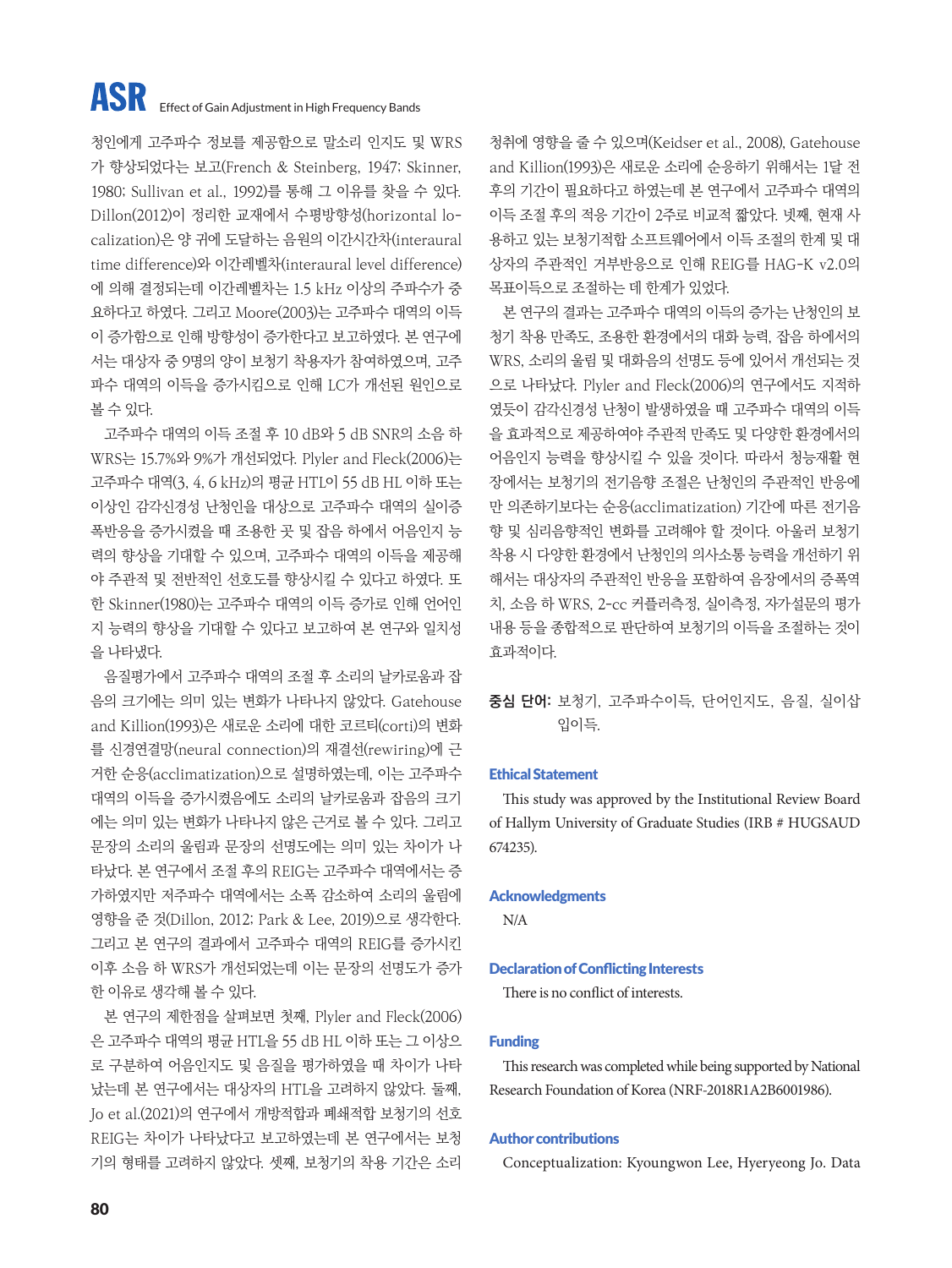curation: Hyeryeong Jo, Mikyung Lee, Jihun Kim, Eunchul Choi, Hyungoo Lee. Formal analysis: Kyoungwon Lee, Hyeryeong Jo. Funding acquisition: Kyoungwon Lee. Investigation: All authors. Methodology: Kyoungwon Lee. Project administration: Kyoungwon Lee. Resources: Kyoungwon Lee. Supervision: Kyoungwon Lee. Visualization: Kyoungwon Lee, Hyeryeong Jo. Writing—original draft: Hyeryeong Jo, Kyoungwon Lee. Writing—review & editing: All authors. Approval of final manuscript: All authors.

#### ORCID iD

| Hyeryeong Jo  | https://orcid.org/0000-0002-6631-7815 |
|---------------|---------------------------------------|
| Mikyung Lee   | https://orcid.org/0000-0002-2716-5169 |
| Jihun Kim     | https://orcid.org/0000-0003-2950-4635 |
| Eunchul Choi  | https://orcid.org/0000-0002-0869-8031 |
| Hyungoo Lee   | https://orcid.org/0000-0002-4259-8915 |
| Kyoungwon Lee | https://orcid.org/0000-0002-1297-6436 |

#### **REFERENCES**

- Bang, E. & Lee, K. (2020). A study on the preferred real-ear insertion gain of multi-channel hearing aid for the Korean with sensorineural hearing loss. *Audiology and Speech Research*, *16(2)*, 85-94.
- Ching, T. Y., Johnson, E. E., Seeto, M., & Macrae, J. H. (2013). Hearingaid safety: a comparison of estimated threshold shifts for gains recommended by NAL-NL2 and DSL m[i/o] prescriptions for children. *International Journal of Audiology*, *52 Suppl 2(0 2)*, S39-S45.
- Chu, H., Cho, Y. S., Park, S. N., Byun, J. Y., Shin, J. E., Han, G. C., et al. (2012). Standardization for a Korean adaptation of the international outcome inventory for hearing aids: study of validity and reliability. *Korean Journal of Otorhinolaryngology-Head and Neck Surgery*, *55(1)*, 20-25.
- Cox, R. M. (1999). Five years later: an update on the IHAFF fitting protocol. *The Hearing Journal*, *52(9)*, 10-12.
- Cuda, D., De Benedetto, M., & Leante, M. (1992). The variability of functional gain and insertion gain in hearing aid fitting. *Acta Otorhinolaryngologica Italica*, *12(2)*, 143-151.
- Dillon, H. (1999). NAL-NL1: a new procedure for fitting non-linear hearing aids. *The Hearing Journal*, *52(4)*, 10-12.
- Dillon, H. (2012). *Hearing Aids*. (2nd ed.). Stuttgart, NY: Thieme.
- French, N. R. & Steinberg, J. C. (1947). Factors governing the intelligibility of speech sounds. *The Journal of the Acoustical Society of America*, *19(1)*, 90-119.
- Gatehouse, S. A. & Killion, M. C. (1993). HABRAT: hearing aid brain rewiring accommodation time. *Hearing Instruments*, *44(10)*, 29-32.
- Jo, H., Kong, H., Shin, S., Lee, M., Kim, K., Lee, H., et al. (2021). Comparison of preferred real-ear insertion gain between open-and closed-canal fitting hearing aids. *Audiology and Speech Research*, *17(2)*, 180-186.
- Keidser, G., Dillon, H., Carter, L., & O'Brien, A. (2012). NAL-NL2 empirical adjustments. *Trends in Amplification*, *16(4)*, 211-223.
- Keidser, G., Dillon, H., Flax, M., Ching, T., & Brewer, S. (2011). The NAL-NL2 prescription procedure. *Audiology Research*, *1(1)*, e24.
- Keidser, G., Dillon, H., Katsch, R., Byrne, D., Ching, T., Brewer, S., et al. (1999). NAL-NL1: a fitting rule for non-linear hearing instruments. In Rasmussen, A. N., Osterhammel, P. A., Andersen, T., & Poulsen T. *Auditory Modelsand Non-linear Hearing Instruments* (pp.403- 414). Taastrup: GN ReSound.
- Keidser, G., O'Brien, A., Carter, L., McLelland, M., & Yeend, I. (2008). Variation in preferred gain with experience for hearing-aid users. *International Journal of Audiology*, *47(10)*, 621-635.
- Killion, M. C. & Fikret-Pasa, S. (1993). The 3 types of sensorineural hearing loss: loudness and intelligibility considerations. *The Hearing Journal*, *46(11)*, 31-36.
- Kim, D. & Lee, K. (2020). Development of Korean version of profile of hearing aid benefit-quick version. *Audiology and Speech Research*, *16(3)*, 196-205.
- Lee, K., Ahn, S., & Jo, H. (2021). Development of hearing aid gain for Korean hearing impaired version 2.0 considering levels and spectra of Korean conversational speech, and preferred gain. *Audiology and Speech Research*, *17(1)*, 29-34.
- Lee, K. W. & Kim, J. S. (2012). The study of frequency importance function of the Korean monosyllabic words. *Audiology*, *8(1)*, 24-33.
- Moore, B. C. (2003). *An Introduction to the Psychology of Hearing*. (5th ed.). Amsterdam: Elsevier Science.
- Park, J. & Lee, J. (2001). Effects of high-frequency hearing loss on speech recognition ability. *Communication Sciences and Disorders*, *6(1)*, 1-16.
- Park, J. & Lee, K. (2019). Comparison of occlusion effect between ear-tip type of receiver-in-canal hearing aids and completely-in-the-canal. *Audiology and Speech Research*, *15(2)*, 95-100.
- Pascoe, D. P. (1975). Frequency responses of hearing aids and their effects on the speech perception of hearing-impaired subjects. *The Annals of Otology, Rhinology, and Laryngology, 84(5 pt 2 Suppl 23)*, 1-40.
- Plyler, P. N. & Fleck, E. L. (2006). The effects of high-frequency amplification on the objective and subjective performance of hearing instrument users with varying degrees of high-frequency hearing loss. *Journal of Speech, Language, and Hearing Research*, *49(3)*, 616-627
- Sanders, J., Stoody, T., Weber, J., & Mueller, H. G. (2015). Manufacturers' NAL-NL2 fittings fail real-ear verification. *The Hearing Review*, *21(3)*, 24-32.
- Seewald, R., Moodie, S., Scollie, S., & Bagatto, M. (2005). The DSL method for pediatric hearing instrument fitting: historical perspective and current issues. *Trends in Amplification*, *9(4)*, 145-157.
- Skinner, M. W. (1980). Speech intelligibility in noise-induced hearing loss: effects of high-frequency compensation. *The Journal of the Acoustical Society of America*, *67(1)*, 306-317.
- Stelmachowicz, P. G. & Lewis, D. E. (1988). Some theoretical considerations concerning the relation between functional gain and insertion gain. *Journal of Speech and Hearing Research*, *31(3)*, 491-496.
- Studebaker, G. A., Pavlovic, C. V., & Sherbecoe, R. L. (1987). A frequency importance function for continuous discourse. *The Journal of the Acoustical Society of America*, *81(4)*, 1130-1138.
- Studebaker, G. A. & Sherbecoe, R. L. (1991). Frequency-importance and transfer functions for recorded CID W-22 word lists. *Journal of Speech and Hearing Research*, *34(2)*, 427-438.
- Studebaker, G. A., Sherbecoe, R. L., & Gilmore, C. (1993). Frequen-